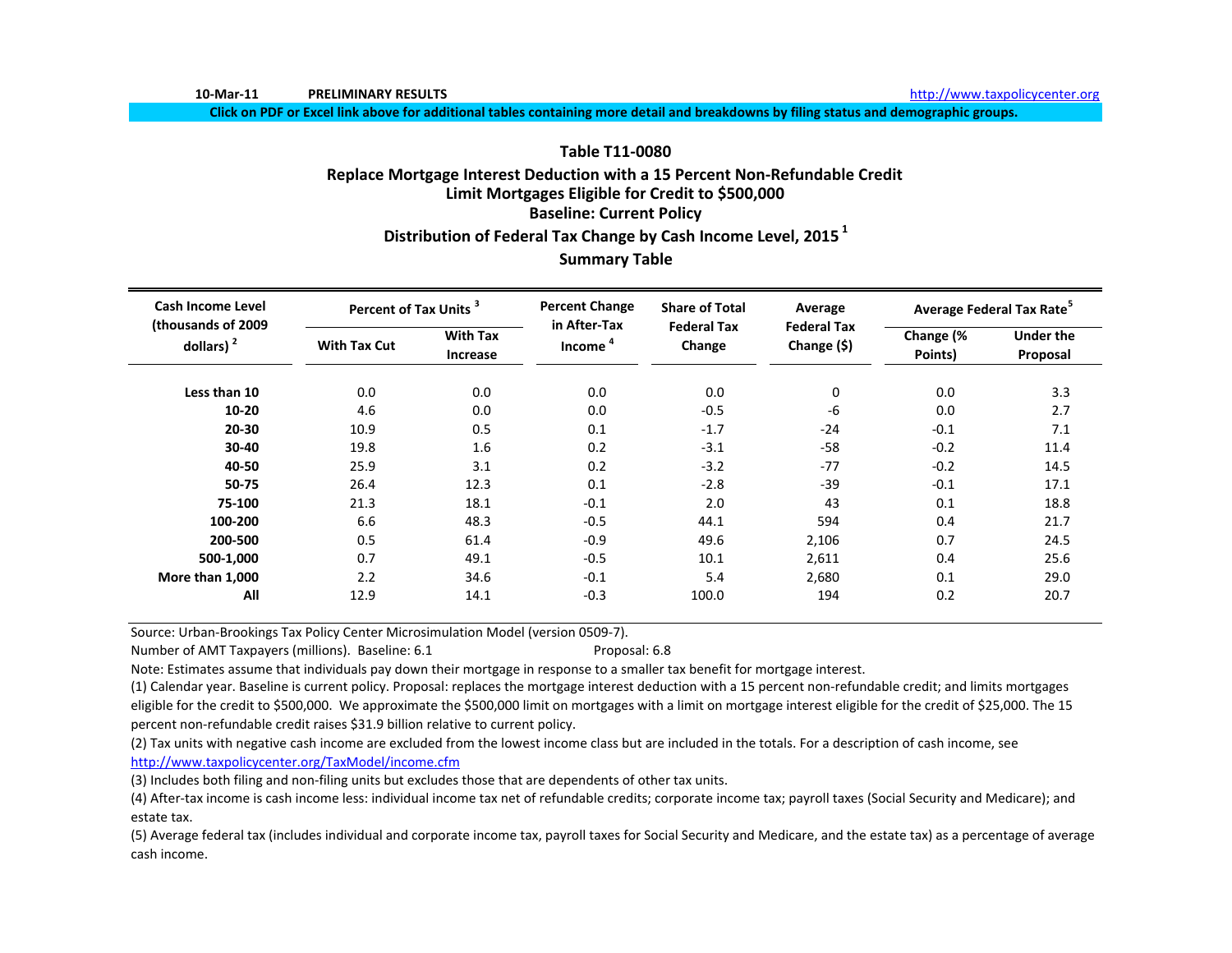# **Table T11‐0080Replace Mortgage Interest Deduction with <sup>a</sup> 15 Percent Non‐Refundable Credit Limit Mortgages Eligible for Credit to \$500,000 Baseline: Current Policy Distribution of Federal Tax Change by Cash Income Level, <sup>2015</sup><sup>1</sup>**

**Detail Table**

| <b>Cash Income Level</b><br>(thousands of 2009 | Percent of Tax Units <sup>3</sup> |                             | <b>Percent Change</b><br>in After-Tax | <b>Share of Total</b>        |                | <b>Average Federal Tax Change</b> |                      | <b>Share of Federal Taxes</b> | Average Federal Tax Rate <sup>5</sup> |                              |
|------------------------------------------------|-----------------------------------|-----------------------------|---------------------------------------|------------------------------|----------------|-----------------------------------|----------------------|-------------------------------|---------------------------------------|------------------------------|
| dollars) $2$                                   | <b>With Tax Cut</b>               | <b>With Tax</b><br>Increase | Income                                | <b>Federal Tax</b><br>Change | <b>Dollars</b> | Percent                           | Change (%<br>Points) | <b>Under the</b><br>Proposal  | Change (%<br>Points)                  | <b>Under the</b><br>Proposal |
| Less than 10                                   | 0.0                               | 0.0                         | 0.0                                   | 0.0                          | 0              | 0.0                               | 0.0                  | 0.1                           | 0.0                                   | 3.3                          |
| 10-20                                          | 4.6                               | 0.0                         | 0.0                                   | $-0.5$                       | -6             | $-1.5$                            | 0.0                  | 0.4                           | 0.0                                   | 2.7                          |
| 20-30                                          | 10.9                              | 0.5                         | 0.1                                   | $-1.7$                       | $-24$          | $-1.3$                            | 0.0                  | 1.4                           | $-0.1$                                | 7.1                          |
| 30-40                                          | 19.8                              | 1.6                         | 0.2                                   | $-3.1$                       | $-58$          | $-1.3$                            | $-0.1$               | 2.5                           | $-0.2$                                | 11.4                         |
| 40-50                                          | 25.9                              | 3.1                         | 0.2                                   | $-3.2$                       | $-77$          | $-1.1$                            | $-0.1$               | 3.2                           | $-0.2$                                | 14.5                         |
| 50-75                                          | 26.4                              | 12.3                        | 0.1                                   | $-2.8$                       | $-39$          | $-0.3$                            | $-0.1$               | 9.1                           | $-0.1$                                | 17.1                         |
| 75-100                                         | 21.3                              | 18.1                        | $-0.1$                                | 2.0                          | 43             | 0.3                               | $-0.1$               | 9.1                           | 0.1                                   | 18.8                         |
| 100-200                                        | 6.6                               | 48.3                        | $-0.5$                                | 44.1                         | 594            | 1.9                               | 0.2                  | 26.1                          | 0.4                                   | 21.7                         |
| 200-500                                        | 0.5                               | 61.4                        | $-0.9$                                | 49.6                         | 2,106          | 2.9                               | 0.3                  | 19.4                          | 0.7                                   | 24.5                         |
| 500-1,000                                      | 0.7                               | 49.1                        | $-0.5$                                | 10.1                         | 2,611          | 1.4                               | 0.0                  | 8.0                           | 0.4                                   | 25.6                         |
| More than 1,000                                | 2.2                               | 34.6                        | $-0.1$                                | 5.4                          | 2,680          | 0.3                               | $-0.2$               | 20.6                          | 0.1                                   | 29.0                         |
| All                                            | 12.9                              | 14.1                        | $-0.3$                                | 100.0                        | 194            | 1.1                               | 0.0                  | 100.0                         | 0.2                                   | 20.7                         |

#### **Baseline Distribution of Income and Federal Taxes by Cash Income Level, <sup>2015</sup><sup>1</sup>**

| Cash Income Level<br>(thousands of 2009<br>dollars) $2$ |                       | Tax Units <sup>3</sup>  | Average Income | <b>Average Federal</b><br><b>Tax Burden</b> | <b>Average After-</b><br>Tax Income <sup>4</sup> | <b>Average Federal</b> | <b>Share of Pre-</b><br><b>Tax Income</b> | <b>Share of Post-</b><br><b>Tax Income</b> | <b>Share of Federal</b><br>Taxes |  |
|---------------------------------------------------------|-----------------------|-------------------------|----------------|---------------------------------------------|--------------------------------------------------|------------------------|-------------------------------------------|--------------------------------------------|----------------------------------|--|
|                                                         | Number<br>(thousands) | <b>Percent of Total</b> | (Dollars)      | (Dollars)                                   | (Dollars)                                        | Tax Rate <sup>5</sup>  | <b>Percent of Total</b>                   | <b>Percent of Total</b>                    | <b>Percent of Total</b>          |  |
| Less than 10                                            | 15,866                | 9.7                     | 5,737          | 189                                         | 5,548                                            | 3.3                    | 0.7                                       | 0.8                                        | 0.1                              |  |
| 10-20                                                   | 24,726                | 15.1                    | 16,244         | 441                                         | 15,803                                           | 2.7                    | 2.9                                       | 3.5                                        | 0.4                              |  |
| 20-30                                                   | 21,658                | 13.2                    | 26,982         | 1,939                                       | 25,044                                           | 7.2                    | 4.2                                       | 4.9                                        | 1.5                              |  |
| 30-40                                                   | 16,904                | 10.3                    | 37,756         | 4,362                                       | 33,394                                           | 11.6                   | 4.6                                       | 5.1                                        | 2.6                              |  |
| 40-50                                                   | 13,207                | 8.1                     | 48,701         | 7,136                                       | 41,566                                           | 14.7                   | 4.6                                       | 4.9                                        | 3.3                              |  |
| 50-75                                                   | 23,012                | 14.0                    | 66,940         | 11,513                                      | 55,426                                           | 17.2                   | 11.0                                      | 11.4                                       | 9.2                              |  |
| 75-100                                                  | 14,893                | 9.1                     | 94,195         | 17,697                                      | 76,497                                           | 18.8                   | 10.0                                      | 10.2                                       | 9.2                              |  |
| 100-200                                                 | 23,618                | 14.4                    | 147,944        | 31,529                                      | 116,415                                          | 21.3                   | 24.9                                      | 24.6                                       | 25.9                             |  |
| 200-500                                                 | 7,504                 | 4.6                     | 307,192        | 73,153                                      | 234,039                                          | 23.8                   | 16.4                                      | 15.7                                       | 19.1                             |  |
| 500-1,000                                               | 1,227                 | 0.8                     | 737,554        | 186,518                                     | 551,036                                          | 25.3                   | 6.5                                       | 6.1                                        | 8.0                              |  |
| More than 1,000                                         | 647                   | 0.4                     | 3,192,870      | 921,571                                     | 2,271,300                                        | 28.9                   | 14.7                                      | 13.2                                       | 20.7                             |  |
| All                                                     | 163,952               | 100.0                   | 85,596         | 17,529                                      | 68,067                                           | 20.5                   | 100.0                                     | 100.0                                      | 100.0                            |  |

Source: Urban‐Brookings Tax Policy Center Microsimulation Model (version 0509‐7).

Number of AMT Taxpayers (millions). Baseline: 6.1 Proposal: 6.8

Note: Estimates assume that individuals pay down their mortgage in response to <sup>a</sup> smaller tax benefit for mortgage interest.

(1) Calendar year. Baseline is current policy. Proposal: replaces the mortgage interest deduction with <sup>a</sup> <sup>15</sup> percent non‐refundable credit; and limits mortgages eligible for the credit to \$500,000. We approximate the \$500,000

limit on mortgages with <sup>a</sup> limit on mortgage interest eligible for the credit of \$25,000. The <sup>15</sup> percent non‐refundable credit raises \$31.9 billion relative to current policy.

(2) Tax units with negative cash income are excluded from the lowest income class but are included in the totals. For <sup>a</sup> description of cash income, see

http://www.taxpolicycenter.org/TaxModel/income.cfm

(3) Includes both filing and non-filing units but excludes those that are dependents of other tax units.

(4) After‐tax income is cash income less: individual income tax net of refundable credits; corporate income tax; payroll taxes (Social Security and Medicare); and estate tax.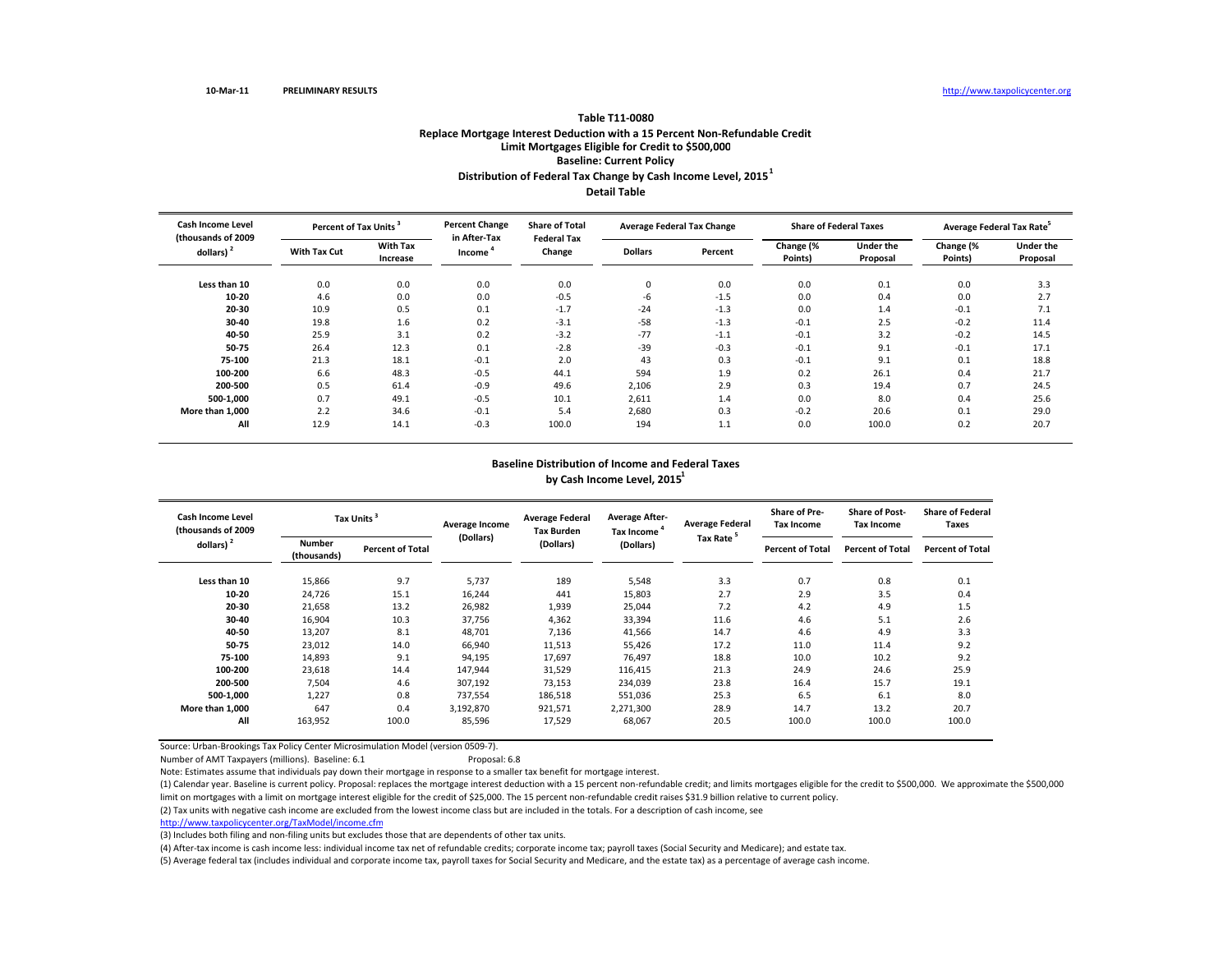## **Table T11‐0080Replace Mortgage Interest Deduction with <sup>a</sup> 15 Percent Non‐Refundable Credit Limit Mortgages Eligible for Credit to \$500,000 Baseline: Current Policy Distribution of Federal Tax Change by Cash Income Level, <sup>2015</sup> <sup>1</sup> Detail Table ‐ Single Tax Units**

| Cash Income Level<br>(thousands of 2009 | Percent of Tax Units <sup>3</sup> |                             | <b>Percent Change</b><br>in After-Tax | <b>Share of Total</b><br><b>Federal Tax</b> |                | <b>Average Federal Tax Change</b> |                      | <b>Share of Federal Taxes</b> | Average Federal Tax Rate <sup>5</sup> |                              |
|-----------------------------------------|-----------------------------------|-----------------------------|---------------------------------------|---------------------------------------------|----------------|-----------------------------------|----------------------|-------------------------------|---------------------------------------|------------------------------|
| dollars) <sup>2</sup>                   | <b>With Tax Cut</b>               | <b>With Tax</b><br>Increase | Income                                | Change                                      | <b>Dollars</b> | Percent                           | Change (%<br>Points) | <b>Under the</b><br>Proposal  | Change (%<br>Points)                  | <b>Under the</b><br>Proposal |
| Less than 10                            | 0.0                               | 0.0                         | 0.0                                   | 0.0                                         | 0              | 0.0                               | 0.0                  | 0.6                           | 0.0                                   | 6.7                          |
| 10-20                                   | 6.3                               | 0.0                         | 0.1                                   | $-2.6$                                      | -9             | $-0.8$                            | 0.0                  | 2.4                           | $-0.1$                                | 6.9                          |
| 20-30                                   | 10.8                              | 0.1                         | 0.1                                   | $-5.6$                                      | $-24$          | $-0.8$                            | $-0.1$               | 5.0                           | $-0.1$                                | 11.1                         |
| 30-40                                   | 17.6                              | 0.1                         | 0.1                                   | $-6.7$                                      | $-42$          | $-0.7$                            | $-0.1$               | 6.6                           | $-0.1$                                | 15.4                         |
| 40-50                                   | 22.9                              | 1.2                         | 0.1                                   | $-6.1$                                      | $-52$          | $-0.6$                            | $-0.1$               | 7.4                           | $-0.1$                                | 18.2                         |
| 50-75                                   | 16.8                              | 19.9                        | $-0.2$                                | 15.1                                        | 82             | 0.6                               | 0.0                  | 18.6                          | 0.1                                   | 21.2                         |
| 75-100                                  | 9.4                               | 37.3                        | $-0.4$                                | 25.4                                        | 307            | 1.4                               | 0.1                  | 12.9                          | 0.3                                   | 23.3                         |
| 100-200                                 | 3.9                               | 41.3                        | $-0.6$                                | 51.4                                        | 643            | 1.9                               | 0.2                  | 20.0                          | 0.5                                   | 24.2                         |
| 200-500                                 | 0.5                               | 35.8                        | $-0.5$                                | 21.6                                        | 1,126          | 1.5                               | 0.1                  | 10.3                          | 0.4                                   | 24.3                         |
| 500-1,000                               | 1.3                               | 28.4                        | $-0.3$                                | 4.6                                         | 1,440          | 0.8                               | 0.0                  | 4.3                           | 0.2                                   | 25.8                         |
| More than 1.000                         | 7.4                               | 21.1                        | $-0.1$                                | 2.8                                         | 1,617          | 0.2                               | $-0.1$               | 11.8                          | 0.1                                   | 30.6                         |
| All                                     | 10.0                              | 7.8                         | $-0.2$                                | 100.0                                       | 71             | 0.7                               | 0.0                  | 100.0                         | 0.1                                   | 20.2                         |

## **Baseline Distribution of Income and Federal Taxes by Cash Income Level, <sup>2015</sup><sup>1</sup>**

| <b>Cash Income Level</b><br>(thousands of 2009 |                              | Tax Units <sup>3</sup>  | Average<br>Income | <b>Average Federal</b><br><b>Tax Burden</b> | <b>Average After-</b><br>Tax Income | Average<br><b>Federal Tax</b> | <b>Share of Pre-</b><br><b>Tax Income</b> | <b>Share of Post-</b><br><b>Tax Income</b> | Share of<br><b>Federal Taxes</b> |
|------------------------------------------------|------------------------------|-------------------------|-------------------|---------------------------------------------|-------------------------------------|-------------------------------|-------------------------------------------|--------------------------------------------|----------------------------------|
| dollars) <sup>2</sup>                          | <b>Number</b><br>(thousands) | <b>Percent of Total</b> | (Dollars)         | (Dollars)                                   | (Dollars)                           | Rate <sup>5</sup>             | <b>Percent of Total</b>                   | <b>Percent of Total</b>                    | <b>Percent of Total</b>          |
| Less than 10                                   | 11,469                       | 15.7                    | 5,758             | 383                                         | 5,375                               | 6.7                           | 1.8                                       | 2.2                                        | 0.6                              |
| $10 - 20$                                      | 15,679                       | 21.4                    | 16,121            | 1,116                                       | 15,005                              | 6.9                           | 7.1                                       | 8.2                                        | 2.4                              |
| 20-30                                          | 12,148                       | 16.6                    | 26,870            | 3,009                                       | 23,861                              | 11.2                          | 9.1                                       | 10.1                                       | 5.1                              |
| 30-40                                          | 8,238                        | 11.3                    | 37,654            | 5,839                                       | 31,815                              | 15.5                          | 8.7                                       | 9.2                                        | 6.7                              |
| 40-50                                          | 6,093                        | 8.3                     | 48,644            | 8,885                                       | 39,759                              | 18.3                          | 8.3                                       | 8.5                                        | 7.5                              |
| 50-75                                          | 9,580                        | 13.1                    | 66,220            | 13,976                                      | 52,244                              | 21.1                          | 17.7                                      | 17.5                                       | 18.6                             |
| 75-100                                         | 4,284                        | 5.9                     | 93,094            | 21,420                                      | 71,674                              | 23.0                          | 11.1                                      | 10.7                                       | 12.8                             |
| 100-200                                        | 4,144                        | 5.7                     | 144,387           | 34,333                                      | 110,055                             | 23.8                          | 16.7                                      | 15.9                                       | 19.8                             |
| 200-500                                        | 994                          | 1.4                     | 308,993           | 74,054                                      | 234,938                             | 24.0                          | 8.6                                       | 8.2                                        | 10.2                             |
| 500-1,000                                      | 166                          | 0.2                     | 726,397           | 186,265                                     | 540,132                             | 25.6                          | 3.4                                       | 3.1                                        | 4.3                              |
| More than 1,000                                | 91                           | 0.1                     | 3,067,902         | 936,704                                     | 2,131,198                           | 30.5                          | 7.8                                       | 6.8                                        | 11.9                             |
| All                                            | 73,231                       | 100.0                   | 48,892            | 9,822                                       | 39,069                              | 20.1                          | 100.0                                     | 100.0                                      | 100.0                            |

Source: Urban‐Brookings Tax Policy Center Microsimulation Model (version 0509‐7)

Note: Estimates assume that individuals pay down their mortgage in response to <sup>a</sup> smaller tax benefit for mortgage interest

(1) Calendar year. Baseline is current policy. Proposal: replaces the mortgage interest deduction with a 15 percent non-refundable credit; and limits mortgages eligible for the credit to \$500,000. We approximate the \$500,000 limit on mortgages with a limit on mortgage interest eligible for the credit of \$25,000. The 15 percent non-refundable credit raises \$31.9 billion relative to current policy.

(2) Tax units with negative cash income are excluded from the lowest income class but are included in the totals. For <sup>a</sup> description of cash income, see

http://www.taxpolicycenter.org/TaxModel/income.cfm

(3) Includes both filing and non-filing units but excludes those that are dependents of other tax units

(4) After-tax income is cash income less: individual income tax net of refundable credits; corporate income tax; payroll taxes (Social Security and Medicare); and estate tax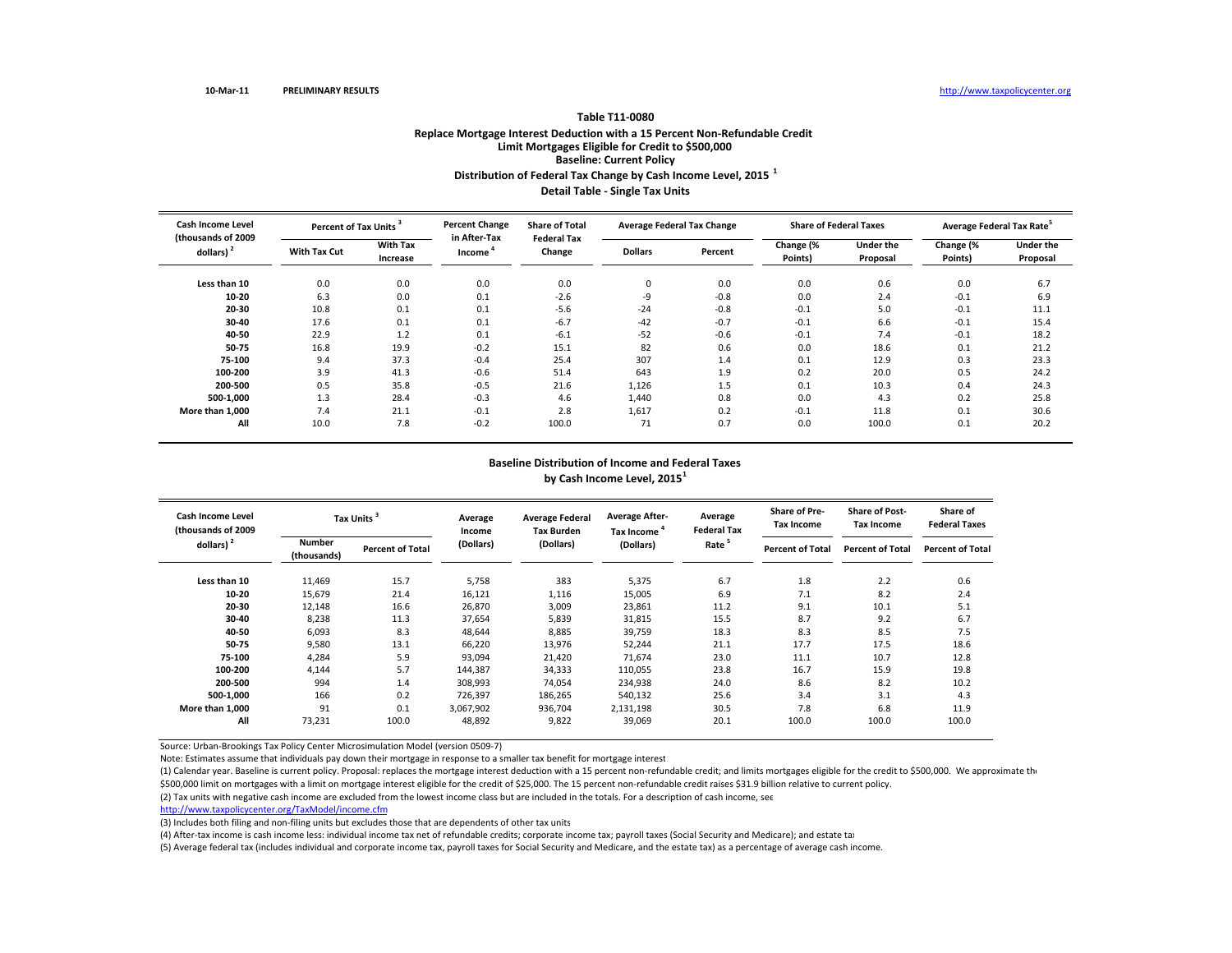## **Table T11‐0080Replace Mortgage Interest Deduction with <sup>a</sup> 15 Percent Non‐Refundable Credit Limit Mortgages Eligible for Credit to \$500,000 Baseline: Current Policy Distribution of Federal Tax Change by Cash Income Level, <sup>2015</sup> <sup>1</sup> Detail Table ‐ Married Tax Units Filing Jointly**

| <b>Cash Income Level</b><br>(thousands of 2009 | Percent of Tax Units <sup>3</sup> |                             | <b>Percent Change</b><br>in After-Tax | <b>Share of Total</b><br><b>Federal Tax</b> |                | <b>Average Federal Tax Change</b> |                      | <b>Share of Federal Taxes</b> |                      | Average Federal Tax Rate <sup>5</sup> |
|------------------------------------------------|-----------------------------------|-----------------------------|---------------------------------------|---------------------------------------------|----------------|-----------------------------------|----------------------|-------------------------------|----------------------|---------------------------------------|
| dollars)                                       | <b>With Tax Cut</b>               | <b>With Tax</b><br>Increase | Income                                | Change                                      | <b>Dollars</b> | Percent                           | Change (%<br>Points) | Under the<br>Proposal         | Change (%<br>Points) | Under the<br>Proposal                 |
| Less than 10                                   | 0.0                               | 0.0                         | 0.0                                   | 0.0                                         | 0              | 0.0                               | 0.0                  | 0.0                           | 0.0                  | 3.7                                   |
| 10-20                                          | 0.1                               | 0.0                         | 0.0                                   | 0.0                                         | 0              | $-0.2$                            | 0.0                  | 0.0                           | 0.0                  | 1.2                                   |
| 20-30                                          | 13.4                              | 0.4                         | 0.1                                   | $-0.7$                                      | $-36$          | $-3.9$                            | 0.0                  | 0.2                           | $-0.1$               | 3.3                                   |
| 30-40                                          | 23.6                              | 2.4                         | 0.3                                   | $-1.7$                                      | $-96$          | $-4.0$                            | 0.0                  | 0.5                           | $-0.3$               | 6.2                                   |
| 40-50                                          | 27.3                              | 4.5                         | 0.3                                   | $-1.9$                                      | $-115$         | $-2.5$                            | 0.0                  | 0.9                           | $-0.2$               | 9.3                                   |
| 50-75                                          | 35.3                              | 5.4                         | 0.3                                   | $-5.6$                                      | $-156$         | $-1.7$                            | $-0.1$               | 4.1                           | $-0.2$               | 13.0                                  |
| 75-100                                         | 29.4                              | 3.9                         | 0.2                                   | $-5.1$                                      | $-146$         | $-0.9$                            | $-0.2$               | 6.8                           | $-0.2$               | 16.3                                  |
| 100-200                                        | 7.6                               | 49.4                        | $-0.5$                                | 40.5                                        | 556            | 1.8                               | 0.2                  | 28.9                          | 0.4                  | 21.0                                  |
| 200-500                                        | 0.5                               | 65.7                        | $-1.0$                                | 56.7                                        | 2,241          | 3.1                               | 0.4                  | 24.1                          | 0.7                  | 24.5                                  |
| 500-1,000                                      | 0.6                               | 52.6                        | $-0.5$                                | 11.6                                        | 2,827          | 1.5                               | 0.0                  | 9.9                           | 0.4                  | 25.6                                  |
| More than 1,000                                | 1.3                               | 37.1                        | $-0.1$                                | 6.2                                         | 2,874          | 0.3                               | $-0.2$               | 24.5                          | 0.1                  | 28.6                                  |
| All                                            | 15.8                              | 23.9                        | $-0.4$                                | 100.0                                       | 399            | 1.3                               | 0.0                  | 100.0                         | 0.3                  | 21.8                                  |

## **Baseline Distribution of Income and Federal Taxes by Cash Income Level, <sup>2015</sup><sup>1</sup>**

| Cash Income Level<br>(thousands of 2009 |                              | Tax Units <sup>3</sup>  | Average<br>Income | <b>Average Federal</b><br><b>Tax Burden</b> | <b>Average After-</b><br>Tax Income | Average<br><b>Federal Tax</b> | <b>Share of Pre-</b><br><b>Tax Income</b> | <b>Share of Post-</b><br><b>Tax Income</b> | Share of<br><b>Federal Taxes</b> |
|-----------------------------------------|------------------------------|-------------------------|-------------------|---------------------------------------------|-------------------------------------|-------------------------------|-------------------------------------------|--------------------------------------------|----------------------------------|
| dollars) <sup>2</sup>                   | <b>Number</b><br>(thousands) | <b>Percent of Total</b> | (Dollars)         | (Dollars)                                   | (Dollars)                           | Rate <sup>5</sup>             | <b>Percent of Total</b>                   | <b>Percent of Total</b>                    | <b>Percent of Total</b>          |
| Less than 10                            | 2,060                        | 3.3                     | 4,792             | 176                                         | 4,617                               | 3.7                           | 0.1                                       | 0.1                                        | 0.0                              |
| $10 - 20$                               | 3,558                        | 5.7                     | 16,842            | 201                                         | 16,641                              | 1.2                           | 0.7                                       | 0.8                                        | 0.0                              |
| 20-30                                   | 4,571                        | 7.4                     | 27,168            | 927                                         | 26,242                              | 3.4                           | 1.4                                       | 1.7                                        | 0.2                              |
| 30-40                                   | 4,291                        | 6.9                     | 37,909            | 2,443                                       | 35,466                              | 6.4                           | 1.8                                       | 2.2                                        | 0.5                              |
| 40-50                                   | 3,967                        | 6.4                     | 48,817            | 4,642                                       | 44,175                              | 9.5                           | 2.2                                       | 2.5                                        | 1.0                              |
| 50-75                                   | 8,948                        | 14.4                    | 67,956            | 9,012                                       | 58,944                              | 13.3                          | 6.8                                       | 7.5                                        | 4.2                              |
| 75-100                                  | 8,607                        | 13.9                    | 94,924            | 15,634                                      | 79,290                              | 16.5                          | 9.1                                       | 9.7                                        | 7.0                              |
| 100-200                                 | 18,038                       | 29.0                    | 149,444           | 30,852                                      | 118,591                             | 20.6                          | 30.0                                      | 30.3                                       | 28.8                             |
| 200-500                                 | 6,273                        | 10.1                    | 306,699           | 72,901                                      | 233,798                             | 23.8                          | 21.4                                      | 20.8                                       | 23.7                             |
| 500-1,000                               | 1,018                        | 1.6                     | 739,899           | 186,861                                     | 553,038                             | 25.3                          | 8.4                                       | 8.0                                        | 9.8                              |
| More than 1.000                         | 530                          | 0.9                     | 3,153,293         | 899,595                                     | 2,253,697                           | 28.5                          | 18.6                                      | 16.9                                       | 24.7                             |
| All                                     | 62,127                       | 100.0                   | 144,829           | 31,112                                      | 113,717                             | 21.5                          | 100.0                                     | 100.0                                      | 100.0                            |

Source: Urban‐Brookings Tax Policy Center Microsimulation Model (version 0509‐7)

Note: Estimates assume that individuals pay down their mortgage in response to <sup>a</sup> smaller tax benefit for mortgage interest

(1) Calendar year. Baseline is current policy. Proposal: replaces the mortgage interest deduction with a 15 percent non-refundable credit; and limits mortgages eligible for the credit to \$500,000. We approximate the \$500,000 limit on mortgages with a limit on mortgage interest eligible for the credit of \$25,000. The 15 percent non-refundable credit raises \$31.9 billion relative to current policy.

(2) Tax units with negative cash income are excluded from the lowest income class but are included in the totals. For <sup>a</sup> description of cash income, see

http://www.taxpolicycenter.org/TaxModel/income.cfm

(3) Includes both filing and non‐filing units but excludes those that are dependents of other tax units

(4) After-tax income is cash income less: individual income tax net of refundable credits; corporate income tax; payroll taxes (Social Security and Medicare); and estate tax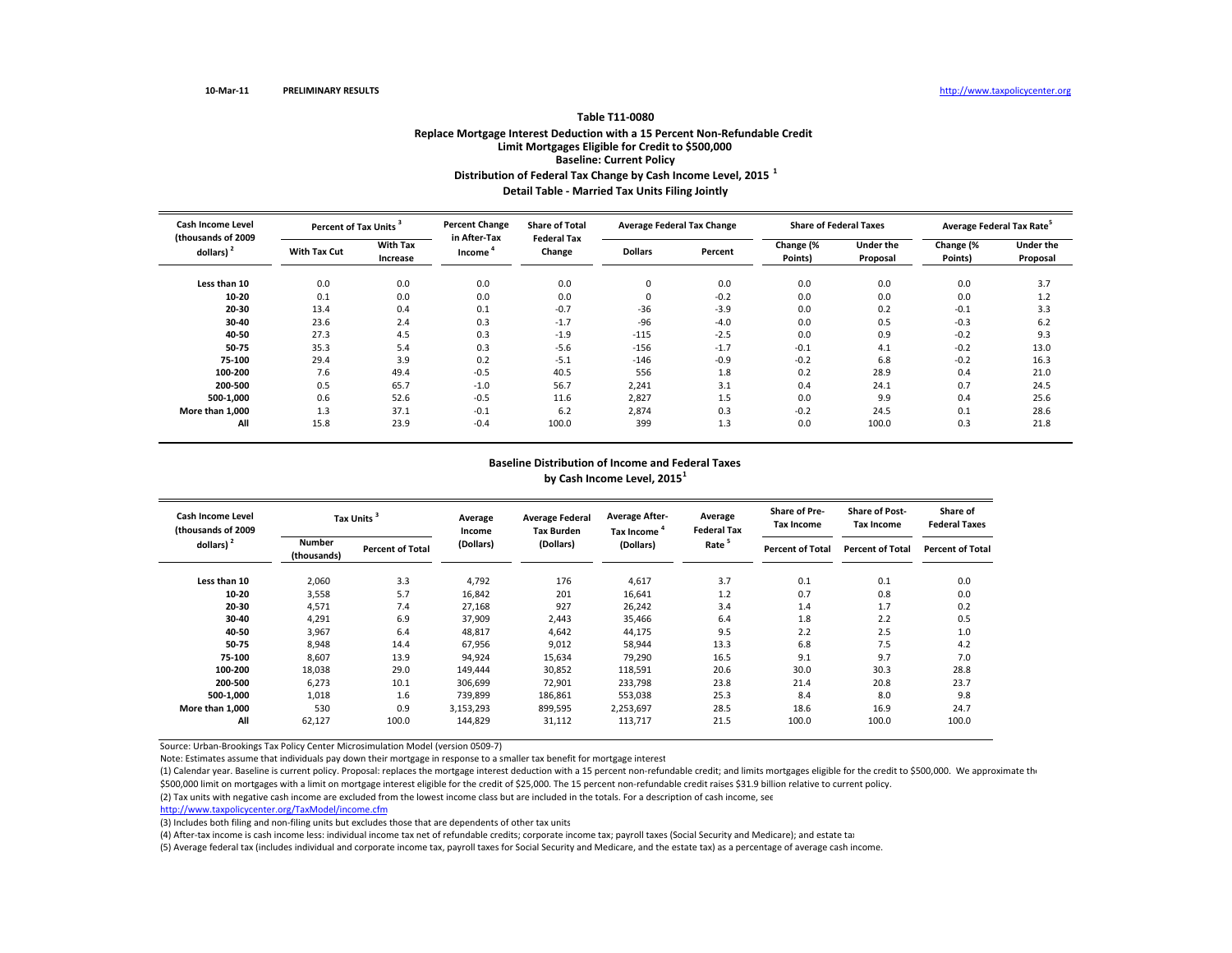#### **Table T11‐0080Replace Mortgage Interest Deduction with <sup>a</sup> 15 Percent Non‐Refundable Credit Limit Mortgages Eligible for Credit to \$500,000 Baseline: Current Policy Distribution of Federal Tax Change by Cash Income Level, <sup>2015</sup> <sup>1</sup> Detail Table ‐ Head of Household Tax Units**

| <b>Cash Income Level</b><br>(thousands of 2009 | Percent of Tax Units <sup>3</sup> |                             | <b>Percent Change</b><br>in After-Tax | <b>Share of Total</b><br><b>Federal Tax</b> |                | <b>Average Federal Tax Change</b> |                        | <b>Share of Federal Taxes</b> | Average Federal Tax Rate <sup>5</sup> |                       |
|------------------------------------------------|-----------------------------------|-----------------------------|---------------------------------------|---------------------------------------------|----------------|-----------------------------------|------------------------|-------------------------------|---------------------------------------|-----------------------|
| dollars) <sup>2</sup>                          | <b>With Tax Cut</b>               | <b>With Tax</b><br>Increase | Income <sup>'</sup>                   | Change                                      | <b>Dollars</b> | Percent                           | Change $(%$<br>Points) | Under the<br>Proposal         | Change (%<br>Points)                  | Under the<br>Proposal |
| Less than 10                                   | 0.0                               | 0.0                         | 0.0                                   | 0.0                                         | 0              | 0.0                               | 0.0                    | $-1.1$                        | 0.0                                   | $-12.7$               |
| 10-20                                          | 1.5                               | 0.0                         | 0.0                                   | $-0.8$                                      | $-2$           | 0.1                               | 0.0                    | $-4.7$                        | 0.0                                   | $-9.3$                |
| 20-30                                          | 6.3                               | 1.7                         | 0.0                                   | $-3.7$                                      | $-10$          | 24.3                              | 0.0                    | $-0.2$                        | 0.0                                   | $-0.2$                |
| 30-40                                          | 18.2                              | 3.6                         | 0.1                                   | $-14.6$                                     | $-47$          | $-1.5$                            | $-0.2$                 | 7.8                           | $-0.1$                                | 8.4                   |
| 40-50                                          | 28.1                              | 5.3                         | 0.2                                   | $-16.1$                                     | $-76$          | $-1.2$                            | $-0.2$                 | 10.7                          | $-0.2$                                | 13.2                  |
| 50-75                                          | 29.7                              | 6.9                         | 0.2                                   | $-27.7$                                     | $-91$          | $-0.8$                            | $-0.4$                 | 26.0                          | $-0.1$                                | 16.4                  |
| 75-100                                         | 12.3                              | 35.0                        | $-0.3$                                | 28.9                                        | 224            | 1.2                               | 0.1                    | 18.7                          | 0.2                                   | 19.7                  |
| 100-200                                        | 2.6                               | 56.9                        | $-0.9$                                | 86.7                                        | 920            | 2.9                               | 0.5                    | 24.0                          | 0.7                                   | 23.3                  |
| 200-500                                        | 0.9                               | 59.4                        | $-1.2$                                | 39.3                                        | 2,810          | 3.8                               | 0.2                    | 8.4                           | 0.9                                   | 24.7                  |
| 500-1.000                                      | 0.9                               | 49.6                        | $-0.4$                                | 5.0                                         | 2,083          | 1.2                               | 0.0                    | 3.3                           | 0.3                                   | 24.2                  |
| More than 1.000                                | 2.6                               | 34.4                        | $-0.1$                                | 3.0                                         | 2,903          | 0.3                               | 0.0                    | 7.2                           | 0.1                                   | 29.6                  |
| All                                            | 12.7                              | 7.9                         | $-0.1$                                | 100.0                                       | 50             | 0.8                               | 0.0                    | 100.0                         | 0.1                                   | 13.6                  |

## **Baseline Distribution of Income and Federal Taxes by Cash Income Level, <sup>2015</sup><sup>1</sup>**

| Cash Income Level<br>(thousands of 2009 |                       | Tax Units <sup>3</sup>  |           | <b>Average Federal</b><br><b>Tax Burden</b> | <b>Average After-</b><br><b>Tax Income</b> | Average<br><b>Federal Tax</b> | <b>Share of Pre-</b><br><b>Tax Income</b> | <b>Share of Post-</b><br><b>Tax Income</b> | Share of<br><b>Federal Taxes</b> |
|-----------------------------------------|-----------------------|-------------------------|-----------|---------------------------------------------|--------------------------------------------|-------------------------------|-------------------------------------------|--------------------------------------------|----------------------------------|
| dollars) <sup>2</sup>                   | Number<br>(thousands) | <b>Percent of Total</b> | (Dollars) | (Dollars)                                   | (Dollars)                                  | Rate <sup>5</sup>             | <b>Percent of Total</b>                   | <b>Percent of Total</b>                    | <b>Percent of Total</b>          |
| Less than 10                            | 2,214                 | 8.5                     | 6,521     | $-829$                                      | 7,350                                      | $-12.7$                       | 1.2                                       | 1.5                                        | $-1.1$                           |
| 10-20                                   | 5,235                 | 20.0                    | 16,206    | $-1,499$                                    | 17,705                                     | $-9.3$                        | 6.9                                       | 8.8                                        | $-4.8$                           |
| 20-30                                   | 4,634                 | 17.7                    | 27,054    | $-43$                                       | 27,096                                     | $-0.2$                        | 10.2                                      | 11.9                                       | $-0.1$                           |
| 30-40                                   | 4,091                 | 15.7                    | 37,746    | 3,220                                       | 34,526                                     | 8.5                           | 12.6                                      | 13.3                                       | 8.0                              |
| 40-50                                   | 2,761                 | 10.6                    | 48,622    | 6,505                                       | 42,117                                     | 13.4                          | 11.0                                      | 11.0                                       | 10.9                             |
| 50-75                                   | 3,985                 | 15.3                    | 66,274    | 10,926                                      | 55,348                                     | 16.5                          | 21.6                                      | 20.8                                       | 26.4                             |
| 75-100                                  | 1,688                 | 6.5                     | 93,241    | 18,163                                      | 75,077                                     | 19.5                          | 12.9                                      | 12.0                                       | 18.6                             |
| 100-200                                 | 1,232                 | 4.7                     | 139,028   | 31,410                                      | 107,618                                    | 22.6                          | 14.0                                      | 12.5                                       | 23.5                             |
| 200-500                                 | 183                   | 0.7                     | 309,851   | 73,826                                      | 236,025                                    | 23.8                          | 4.6                                       | 4.1                                        | 8.2                              |
| 500-1,000                               | 31                    | 0.1                     | 719,019   | 171,539                                     | 547,480                                    | 23.9                          | 1.8                                       | 1.6                                        | 3.2                              |
| More than 1,000                         | 14                    | 0.1                     | 2,995,273 | 882,450                                     | 2,112,823                                  | 29.5                          | 3.3                                       | 2.7                                        | 7.2                              |
| All                                     | 26,118                | 100.0                   | 46,858    | 6,317                                       | 40,541                                     | 13.5                          | 100.0                                     | 100.0                                      | 100.0                            |

Source: Urban‐Brookings Tax Policy Center Microsimulation Model (version 0509‐7)

Note: Estimates assume that individuals pay down their mortgage in response to <sup>a</sup> smaller tax benefit for mortgage interest

(1) Calendar year. Baseline is current policy. Proposal: replaces the mortgage interest deduction with a 15 percent non-refundable credit; and limits mortgages eligible for the credit to \$500,000. We approximate the \$500,000 limit on mortgages with a limit on mortgage interest eligible for the credit of \$25,000. The 15 percent non-refundable credit raises \$31.9 billion relative to current policy.

(2) Tax units with negative cash income are excluded from the lowest income class but are included in the totals. For <sup>a</sup> description of cash income, see

http://www.taxpolicycenter.org/TaxModel/income.cfm

(3) Includes both filing and non‐filing units but excludes those that are dependents of other tax units

(4) After-tax income is cash income less: individual income tax net of refundable credits; corporate income tax; payroll taxes (Social Security and Medicare); and estate tax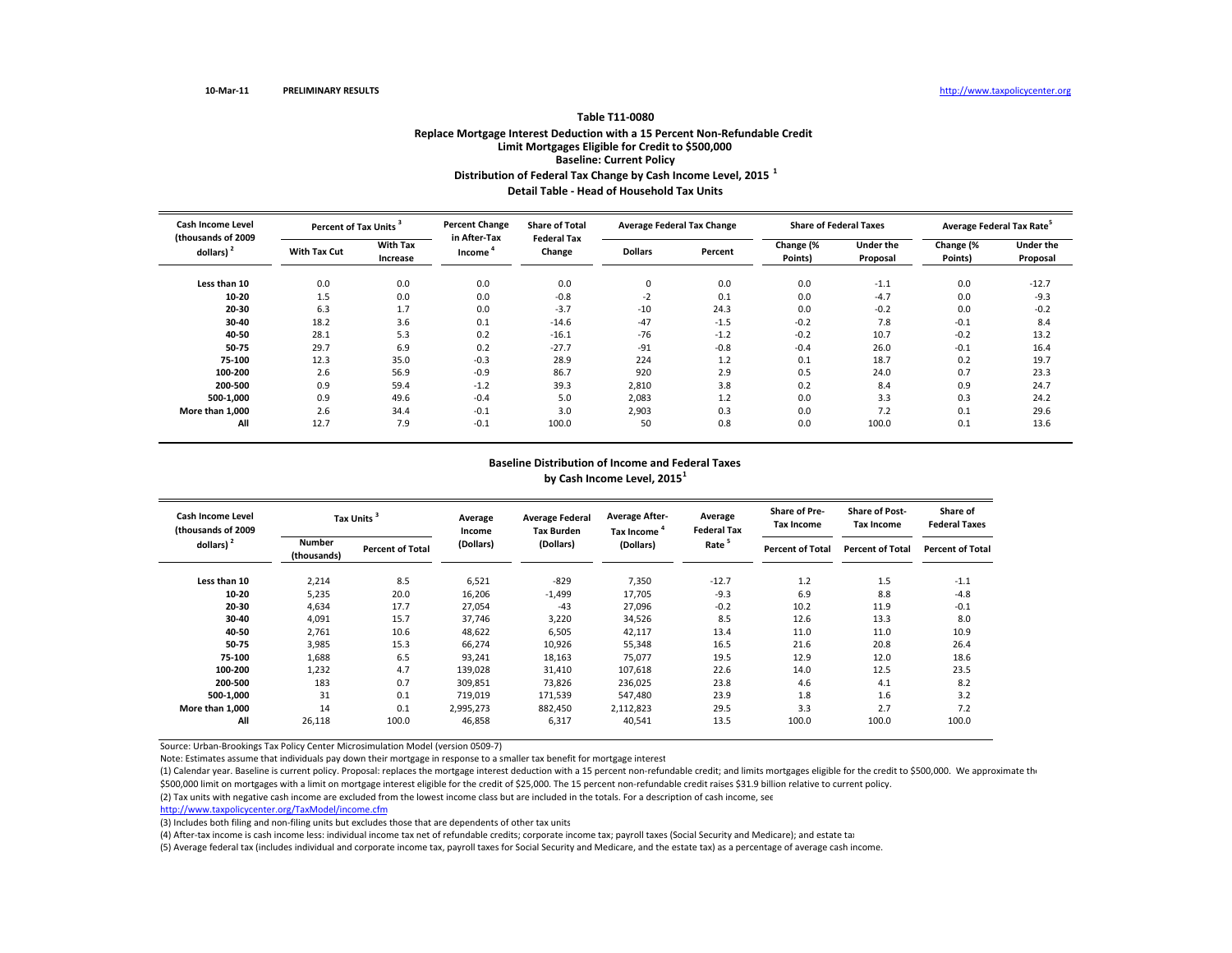#### **Table T11‐0080Replace Mortgage Interest Deduction with <sup>a</sup> 15 Percent Non‐Refundable Credit Limit Mortgages Eligible for Credit to \$500,000 Baseline: Current Policy Distribution of Federal Tax Change by Cash Income Level, <sup>2015</sup><sup>1</sup> Detail Table ‐ Tax Units with Children**

| <b>Cash Income Level</b>       | Percent of Tax Units <sup>3</sup> |                             | <b>Percent Change</b>               | <b>Share of Total</b>        |                | <b>Average Federal Tax Change</b> |                      | <b>Share of Federal Taxes</b> | Average Federal Tax Rate <sup>5</sup> |                       |
|--------------------------------|-----------------------------------|-----------------------------|-------------------------------------|------------------------------|----------------|-----------------------------------|----------------------|-------------------------------|---------------------------------------|-----------------------|
| (thousands of 2009<br>dollars) | <b>With Tax Cut</b>               | <b>With Tax</b><br>Increase | in After-Tax<br>Income <sup>'</sup> | <b>Federal Tax</b><br>Change | <b>Dollars</b> | Percent                           | Change (%<br>Points) | <b>Under the</b><br>Proposal  | Change (%<br>Points)                  | Under the<br>Proposal |
| Less than 10                   | 0.0                               | 0.0                         | 0.0                                 | 0.0                          | 0              | 0.0                               | 0.0                  | $-0.3$                        | 0.0                                   | $-17.6$               |
| 10-20                          | 0.6                               | 0.1                         | 0.0                                 | 0.0                          | $-1$           | 0.0                               | 0.0                  | $-1.1$                        | 0.0                                   | $-14.2$               |
| 20-30                          | 3.3                               | 1.8                         | 0.0                                 | 0.0                          | $-1$           | 0.1                               | 0.0                  | $-0.4$                        | 0.0                                   | $-3.1$                |
| 30-40                          | 14.1                              | 5.2                         | 0.1                                 | $-0.6$                       | $-23$          | $-0.9$                            | 0.0                  | 1.1                           | $-0.1$                                | 6.5                   |
| 40-50                          | 23.7                              | 8.1                         | 0.1                                 | $-1.0$                       | $-52$          | $-0.9$                            | $-0.1$               | 2.0                           | $-0.1$                                | 11.8                  |
| 50-75                          | 30.1                              | 10.2                        | 0.2                                 | $-3.2$                       | $-85$          | $-0.8$                            | $-0.2$               | 6.7                           | $-0.1$                                | 15.0                  |
| 75-100                         | 25.4                              | 14.2                        | 0.0                                 | $-0.8$                       | $-30$          | $-0.2$                            | $-0.2$               | 8.3                           | 0.0                                   | 17.7                  |
| 100-200                        | 6.6                               | 57.5                        | $-0.6$                              | 38.5                         | 735            | 2.4                               | 0.2                  | 29.4                          | 0.5                                   | 21.5                  |
| 200-500                        | 0.5                               | 78.1                        | $-1.3$                              | 52.0                         | 2,951          | 3.9                               | 0.5                  | 24.1                          | 1.0                                   | 25.5                  |
| 500-1.000                      | 0.6                               | 66.2                        | $-0.7$                              | 10.1                         | 3,811          | 1.9                               | 0.0                  | 9.4                           | 0.5                                   | 27.2                  |
| More than 1,000                | 1.2                               | 46.4                        | $-0.2$                              | 5.1                          | 4,074          | 0.4                               | $-0.3$               | 20.8                          | 0.1                                   | 30.0                  |
| All                            | 12.4                              | 22.6                        | $-0.5$                              | 100.0                        | 394            | 1.8                               | 0.0                  | 100.0                         | 0.4                                   | 20.8                  |

#### **Baseline Distribution of Income and Federal Taxes by Cash Income Level, <sup>2015</sup><sup>1</sup>**

| <b>Cash Income Level</b><br>(thousands of 2009<br>dollars) $2$ |                              | Tax Units <sup>3</sup>  | Average Income | <b>Average Federal</b><br><b>Tax Burden</b> | <b>Average After-</b><br>Tax Income <sup>4</sup> | <b>Average Federal</b> | <b>Share of Pre-</b><br><b>Tax Income</b> | <b>Share of Post-</b><br><b>Tax Income</b> | <b>Share of Federal</b><br>Taxes |  |
|----------------------------------------------------------------|------------------------------|-------------------------|----------------|---------------------------------------------|--------------------------------------------------|------------------------|-------------------------------------------|--------------------------------------------|----------------------------------|--|
|                                                                | <b>Number</b><br>(thousands) | <b>Percent of Total</b> | (Dollars)      | (Dollars)                                   | (Dollars)                                        | Tax Rate <sup>5</sup>  | <b>Percent of Total</b>                   | <b>Percent of Total</b>                    | <b>Percent of Total</b>          |  |
| Less than 10                                                   | 2,574                        | 5.1                     | 6,243          | $-1,096$                                    | 7,338                                            | $-17.6$                | 0.3                                       | 0.4                                        | $-0.3$                           |  |
| 10-20                                                          | 5,365                        | 10.7                    | 16,408         | $-2,335$                                    | 18,744                                           | $-14.2$                | 1.6                                       | 2.3                                        | $-1.1$                           |  |
| 20-30                                                          | 5,534                        | 11.1                    | 27,039         | $-834$                                      | 27,873                                           | $-3.1$                 | 2.8                                       | 3.6                                        | $-0.4$                           |  |
| 30-40                                                          | 4,955                        | 9.9                     | 37,825         | 2,463                                       | 35,363                                           | 6.5                    | 3.5                                       | 4.1                                        | 1.1                              |  |
| 40-50                                                          | 3,934                        | 7.9                     | 48,736         | 5,777                                       | 42,960                                           | 11.9                   | 3.5                                       | 3.9                                        | 2.1                              |  |
| 50-75                                                          | 7,427                        | 14.8                    | 67,323         | 10,214                                      | 57,109                                           | 15.2                   | 9.2                                       | 9.9                                        | 6.9                              |  |
| 75-100                                                         | 5,589                        | 11.2                    | 94,752         | 16,759                                      | 77,993                                           | 17.7                   | 9.8                                       | 10.1                                       | 8.5                              |  |
| 100-200                                                        | 10,335                       | 20.6                    | 148,467        | 31,234                                      | 117,233                                          | 21.0                   | 28.3                                      | 28.1                                       | 29.2                             |  |
| 200-500                                                        | 3,472                        | 6.9                     | 305,913        | 75,039                                      | 230,873                                          | 24.5                   | 19.6                                      | 18.6                                       | 23.6                             |  |
| 500-1,000                                                      | 523                          | 1.0                     | 738,730        | 197,398                                     | 541,331                                          | 26.7                   | 7.1                                       | 6.6                                        | 9.3                              |  |
| More than 1.000                                                | 249                          | 0.5                     | 3,141,398      | 937,504                                     | 2,203,894                                        | 29.8                   | 14.4                                      | 12.7                                       | 21.1                             |  |
| All                                                            | 50,095                       | 100.0                   | 108,069        | 22,068                                      | 86,001                                           | 20.4                   | 100.0                                     | 100.0                                      | 100.0                            |  |

Source: Urban‐Brookings Tax Policy Center Microsimulation Model (version 0509‐7).

(1) Calendar year. Baseline is current policy. Proposal: replaces the mortgage interest deduction with <sup>a</sup> <sup>15</sup> percent non‐refundable credit; and limits mortgages eligible for the credit to \$500,000. We approximate the \$500,000 limit on mortgages with <sup>a</sup> limit on mortgage interest eligible for the credit of \$25,000. The <sup>15</sup> percent non‐refundable credit raises \$31.9 billion relative to current policy. Note: Tax units with children are those claiming an exemption for children at home or away from home. Estimates assume that individuals pay down their mortgage in response to <sup>a</sup> smaller tax benefit for mortgage interest.

(2) Tax units with negative cash income are excluded from the lowest income class but are included in the totals. For <sup>a</sup> description of cash income, see

http://www.taxpolicycenter.org/TaxModel/income.cfm

(3) Includes both filing and non-filing units but excludes those that are dependents of other tax units.

(4) After‐tax income is cash income less: individual income tax net of refundable credits; corporate income tax; payroll taxes (Social Security and Medicare); and estate tax.